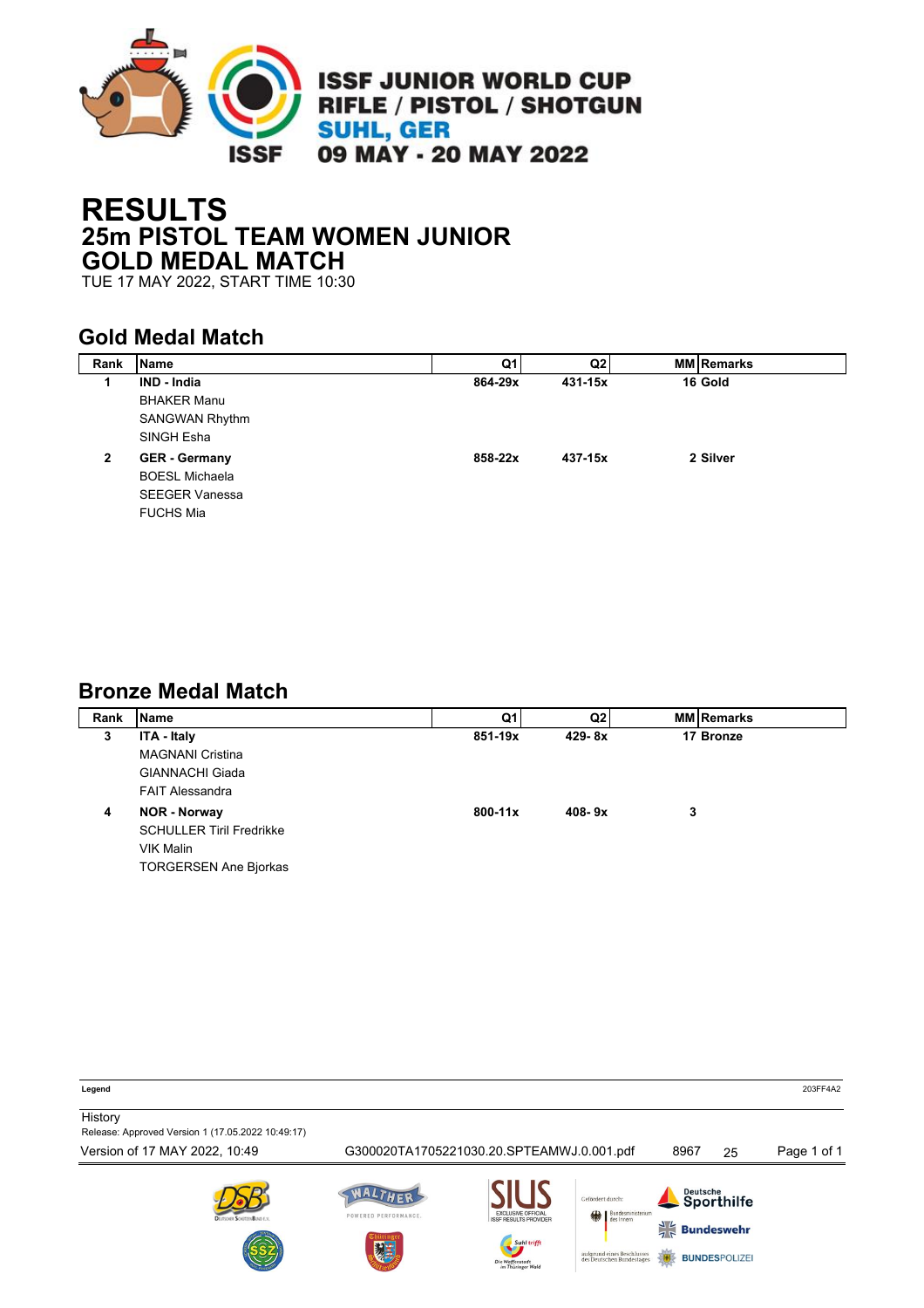

# **RESULTS 25m PISTOL TEAM WOMEN JUNIOR BRONZE MEDAL MATCH**

TUE 17 MAY 2022, START TIME 10:00

### **Bronze Medal Match**

| Rank | <b>Name</b>                     | Q1          | Q <sub>2</sub> |   | <b>MM Remarks</b> |
|------|---------------------------------|-------------|----------------|---|-------------------|
| 3    | ITA - Italy                     | 851-19x     | $429 - 8x$     |   | 17 Bronze         |
|      | <b>MAGNANI Cristina</b>         |             |                |   |                   |
|      | <b>GIANNACHI Giada</b>          |             |                |   |                   |
|      | <b>FAIT Alessandra</b>          |             |                |   |                   |
| 4    | <b>NOR - Norway</b>             | $800 - 11x$ | $408 - 9x$     | 3 |                   |
|      | <b>SCHULLER Tiril Fredrikke</b> |             |                |   |                   |
|      | VIK Malin                       |             |                |   |                   |
|      | <b>TORGERSEN Ane Bjorkas</b>    |             |                |   |                   |

**History** Release: Approved Version 1 (17.05.2022 10:17:21) Version of 17 MAY 2022, 10:17 B300010TA1705221000.20.SPTEAMWJ.0.001.pdf 8967 25 Page 1 of 1WALTHER Deutsche<br>Sporthilfe Cofördert durch POWERED PERFORMANCE.  $\frac{1}{2}$  Bundeswehr aufgrund eines Besch<br>des Deutschen Bunde **BUNDESPOLIZE** 

**Legend** 299FF58C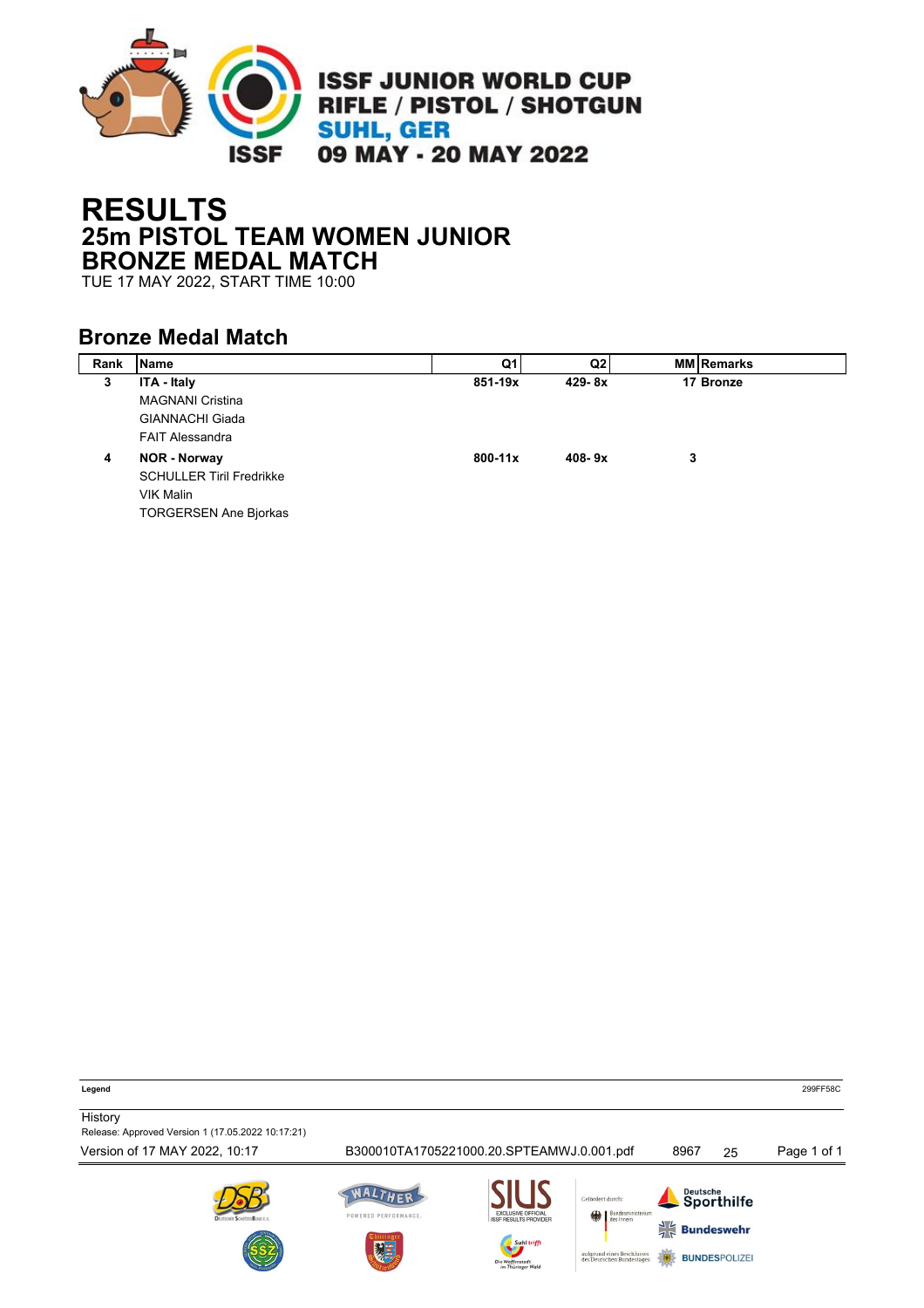

## **RESULTS 25m PISTOL TEAM WOMEN JUNIOR QUALIFICATION STAGE 2**

TUE 17 MAY 2022, START TIME 08:45

|                | Rank Bib No Name |                                 |                    |              | <b>Series</b> |                | Sub          |              |           |
|----------------|------------------|---------------------------------|--------------------|--------------|---------------|----------------|--------------|--------------|-----------|
|                |                  |                                 | <b>Stage</b>       | $\mathbf{1}$ | 2             | $\overline{3}$ | <b>Total</b> | <b>Total</b> | Remarks   |
| 1              |                  | <b>GER - Germany</b>            |                    | 147          | 145           | 145            | 437          | 437-15x      | <b>GM</b> |
|                | 1277             | <b>BOESL Michaela</b>           | Precision          | 49           | 50            | 50             | 149          |              |           |
|                |                  |                                 | Rapid              |              |               |                |              | 149-6x       |           |
|                | 1302             | <b>SEEGER Vanessa</b>           | Precision<br>Rapid | 50           | 49            | 49             | 148          | $148-6x$     |           |
|                | 1285             | <b>FUCHS Mia</b>                | Precision<br>Rapid | 48           | 46            | 46             | 140          | $140-3x$     |           |
|                |                  |                                 |                    |              |               |                | 431          |              |           |
| $\overline{2}$ |                  | <b>IND - India</b>              |                    | 148          | 145           | 138            |              | 431-15x      | <b>GM</b> |
|                | 1345             | <b>BHAKER Manu</b>              | Precision<br>Rapid | 50           | 50            | 49             | 149          | 149-5x       |           |
|                | 1386             | SANGWAN Rhythm                  | Precision<br>Rapid | 49           | 47            | 49             | 145          | $145-8x$     |           |
|                | 1396             | SINGH Esha                      | Precision<br>Rapid | 49           | 48            | 40             | 137          | $137-2x$     |           |
|                |                  |                                 |                    |              |               |                | 429          |              |           |
| $\mathbf{3}$   |                  | <b>ITA - Italy</b>              |                    | 144          | 142           | 143            |              | 429-8x       | <b>BM</b> |
|                | 1440             | <b>MAGNANI Cristina</b>         | Precision<br>Rapid | 49           | 49            | 48             | 146          | $146-3x$     |           |
|                | 1435             | <b>GIANNACHI Giada</b>          | Precision<br>Rapid | 48           | 48            | 49             | 145          | $145-3x$     |           |
|                | 1432             | <b>FAIT Alessandra</b>          | Precision<br>Rapid | 47           | 45            | 46             | 138          | $138-2x$     |           |
| 4              |                  | <b>NOR - Norway</b>             |                    |              |               |                | 408          |              | <b>BM</b> |
|                |                  |                                 |                    | 131          | 135           | 142            |              | 408-9x       |           |
|                | 1557             | <b>SCHULLER Tiril Fredrikke</b> | Precision<br>Rapid | 49           | 47            | 49             | 145          | $145 - 7x$   |           |
|                | 1562             | <b>VIK Malin</b>                | Precision<br>Rapid | 47           | 42            | 44             | 133          | $133-1x$     |           |
|                | 1561             | <b>TORGERSEN Ane Bjorkas</b>    | Precision<br>Rapid | 35           | 46            | 49             | 130          | $130-1x$     |           |

Version of 17 MAY 2022, 09:20 Q300020TA1705220845.20.SPTEAMWJ.0.001.pdf 8967 25 Page 1 of 2









Bundesm

| <b>Deutsche</b><br>Sporthilfe |
|-------------------------------|
| $\frac{1}{4}$ Bundeswehr      |

**BUNDESPOLIZER**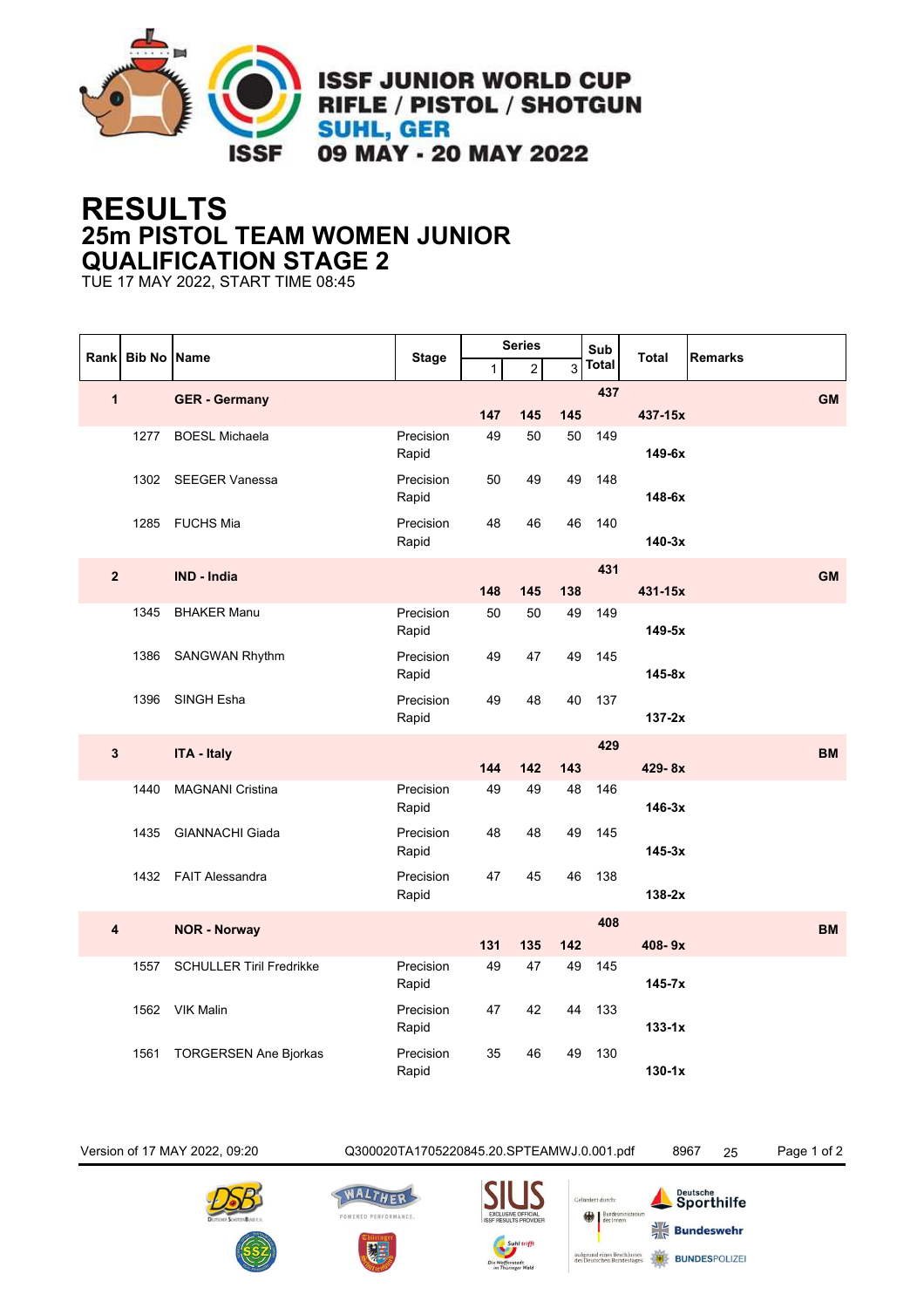|   | Rank Bib No Name    |                           | <b>Stage</b>       | <b>Series</b> |     |     | Sub          | <b>Total</b> | Remarks |
|---|---------------------|---------------------------|--------------------|---------------|-----|-----|--------------|--------------|---------|
|   |                     |                           |                    |               | 2   | 3   | <b>Total</b> |              |         |
| 5 | <b>LAT - Latvia</b> |                           |                    |               |     |     | 385          |              |         |
|   |                     |                           |                    | 126           | 129 | 130 |              | $385 - 5x$   |         |
|   | 1498                | <b>RASINA Eliza</b>       | Precision<br>Rapid | 41            | 50  | 42  | 133          | $133-1x$     |         |
|   | 1499                | <b>SPRINGE Ruta Leila</b> | Precision<br>Rapid | 47            | 37  | 45  | 129          | $129-3x$     |         |
|   | 1495                | DIDZE Sanija              | Precision<br>Rapid | 38            | 42  | 43  | 123          | $123-1x$     |         |

#### Summary

Number of athletes on this list: 15; Total number of athletes: 15; Total number of teams: 5

| Legend                                                                                             |                           |                                                                                                                                                                                                                                         |                                                                          |                        | 921CA83B    |
|----------------------------------------------------------------------------------------------------|---------------------------|-----------------------------------------------------------------------------------------------------------------------------------------------------------------------------------------------------------------------------------------|--------------------------------------------------------------------------|------------------------|-------------|
| <b>Bib No</b><br><b>Bib Number</b><br>History<br>Release: Approved Version 1 (17.05.2022 09:20:28) |                           |                                                                                                                                                                                                                                         |                                                                          |                        |             |
| Version of 17 MAY 2022, 09:20                                                                      |                           | Q300020TA1705220845.20.SPTEAMWJ.0.001.pdf                                                                                                                                                                                               | 8967                                                                     | 25                     | Page 2 of 2 |
| Drutscien Scientisti Busin I.V.                                                                    | POWERED PERFORMANCE.<br>建 | Gefördert durch:<br><b>EXCLUSIVE OFFICIAL</b><br>Bundesministerium<br>des Innern<br>缘<br><b>ISSF RESULTS PROVIDER</b><br>Suhl trifft<br>aufgrund eines Beschlusses<br>des Deutschen Bundestages<br>Die Waffenstadt<br>im Thüringer Wald | $\frac{1}{7}$ $\frac{1}{7}$<br><b>Bundeswehr</b><br><b>BUNDESPOLIZEI</b> | Deutsche<br>Sporthilfe |             |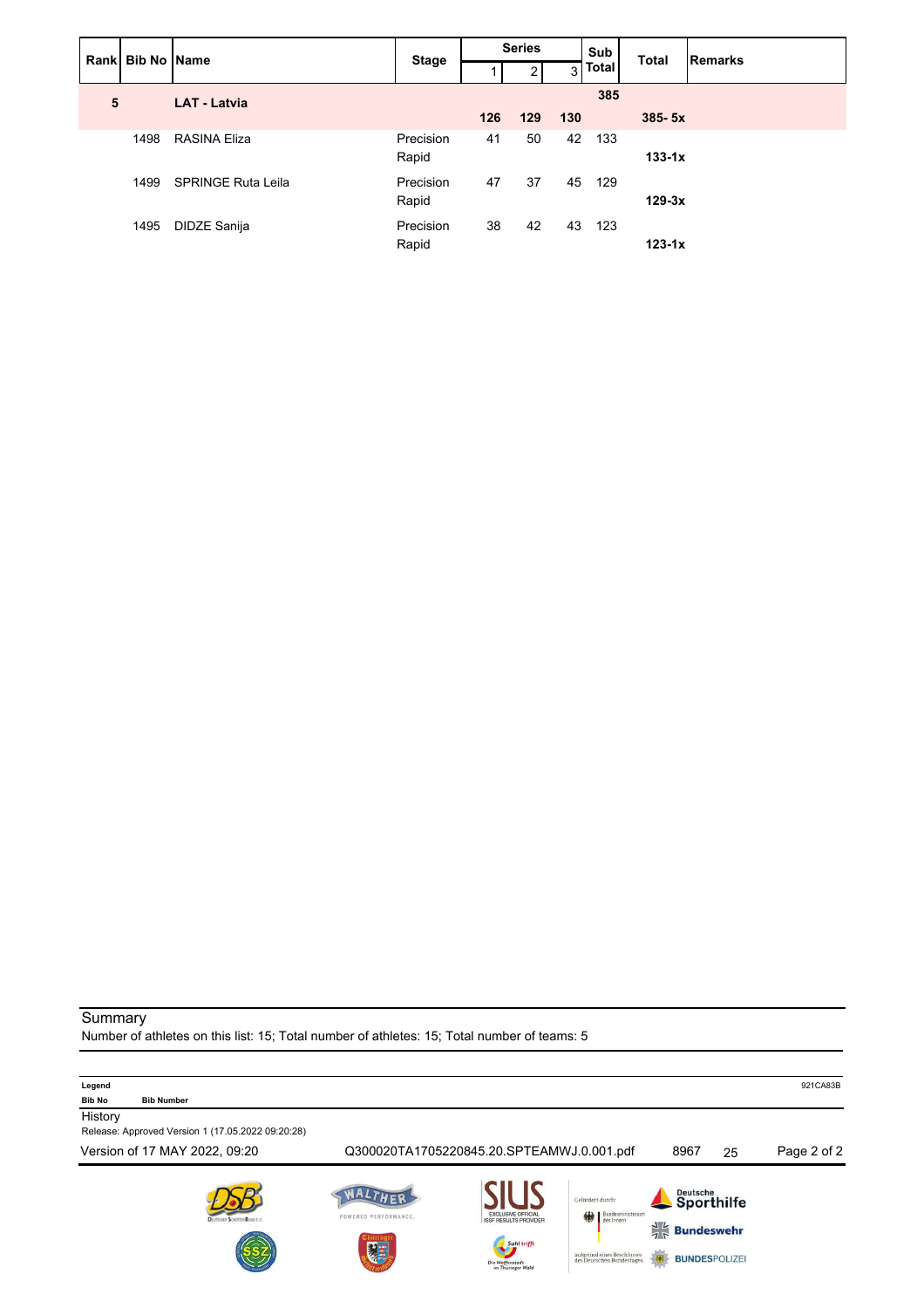

## **RESULTS 25m PISTOL TEAM WOMEN JUNIOR QUALIFICATION STAGE 1**

MON 16 MAY 2022, START TIME 16:45

|                         | Rank Bib No Name |                                 |                    |              | <b>Series</b>  |          | Sub          |              |                 |
|-------------------------|------------------|---------------------------------|--------------------|--------------|----------------|----------|--------------|--------------|-----------------|
|                         |                  |                                 | <b>Stage</b>       | $\mathbf{1}$ | $\overline{c}$ | 3        | <b>Total</b> | <b>Total</b> | <b>Remarks</b>  |
| $\mathbf{1}$            |                  | <b>IND - India</b>              |                    | 141          | 146            | 144      | 431          |              | QS <sub>2</sub> |
|                         |                  |                                 |                    | 142          | 144            | 147      | 433          | 864-29x      |                 |
|                         | 1386             | <b>SANGWAN Rhythm</b>           | Precision          | 49           | 50             | 49       | 148          |              |                 |
|                         |                  |                                 | Rapid              | 50           | 49             | 49       | 148          | 296-11x      |                 |
|                         | 1396             | SINGH Esha                      | Precision          | 46           | 48             | 49       | 143          |              |                 |
|                         |                  |                                 | Rapid              | 45           | 49             | 48       | 142          | $285 - 11x$  |                 |
|                         | 1345             | <b>BHAKER Manu</b>              | Precision          | 46           | 48             | 46       | 140          |              |                 |
|                         |                  |                                 | Rapid              | 47           | 46             | 50       | 143          | 283-7x       |                 |
| $\overline{\mathbf{2}}$ |                  | <b>GER - Germany</b>            |                    | 141          | 145            | 139      | 425          |              | QS <sub>2</sub> |
|                         |                  |                                 |                    | 147          | 140            | 146      | 433          | 858-22x      |                 |
|                         | 1302             | <b>SEEGER Vanessa</b>           | Precision          | 45           | 50             | 48       | 143          |              |                 |
|                         |                  |                                 | Rapid              | 49           | 46             | 49       | 144          | 287-8x       |                 |
|                         | 1277             | <b>BOESL Michaela</b>           | Precision          | 46           | 49             | 47       | 142          |              |                 |
|                         |                  |                                 | Rapid              | 49           | 46             | 49       | 144          | 286-5x       |                 |
|                         |                  | 1285 FUCHS Mia                  | Precision          | 50           | 46             | 44       | 140          |              |                 |
|                         |                  |                                 | Rapid              | 49           | 48             | 48       | 145          | 285-9x       |                 |
|                         |                  |                                 |                    | 141          | 142            | 143      | 426          |              |                 |
| $\mathbf{3}$            |                  | <b>ITA - Italy</b>              |                    | 145          | 146            | 134      | 425          | 851-19x      | QS <sub>2</sub> |
|                         | 1432             | <b>FAIT Alessandra</b>          | Precision          | 47           | 49             | 48       | 144          |              |                 |
|                         |                  |                                 | Rapid              | 47           | 48             | 45       | 140          | 284-6x       |                 |
|                         | 1440             | MAGNANI Cristina                | Precision          | 48           | 47             | 48       | 143          |              |                 |
|                         |                  |                                 | Rapid              | 48           | 49             | 44       | 141          | 284-6x       |                 |
|                         |                  |                                 |                    |              |                |          |              |              |                 |
|                         | 1435             | <b>GIANNACHI Giada</b>          | Precision<br>Rapid | 46<br>50     | 46<br>49       | 47<br>45 | 139<br>144   | $283 - 7x$   |                 |
|                         |                  |                                 |                    |              |                |          |              |              |                 |
| 4                       |                  | <b>NOR - Norway</b>             |                    | 135          | 133            | 131      | 399          |              | QS <sub>2</sub> |
|                         |                  |                                 |                    | 132          | 133            | 136      | 401          | 800-11x      |                 |
|                         | 1557             | <b>SCHULLER Tiril Fredrikke</b> | Precision          | 47           | 49             | 44       | 140          |              |                 |
|                         |                  |                                 | Rapid              | 45           | 49             | 50       | 144          | 284-8x       |                 |
|                         | 1561             | <b>TORGERSEN Ane Bjorkas</b>    | Precision          | 48           | 40             | 45       | 133          |              |                 |
|                         |                  |                                 | Rapid              | 47           | 43             | 44       | 134          | $267 - 1x$   |                 |
|                         | 1562             | <b>VIK Malin</b>                | Precision          | 40           | 44             | 42       | 126          |              |                 |
|                         |                  |                                 | Rapid              | 40           | 41             | 42       | 123          | $249 - 2x$   |                 |

Version of 16 MAY 2022, 17:50 Q300010TA1605221645.20.SPTEAMWJ.0.001.pdf 8967 25 Page 1 of 2